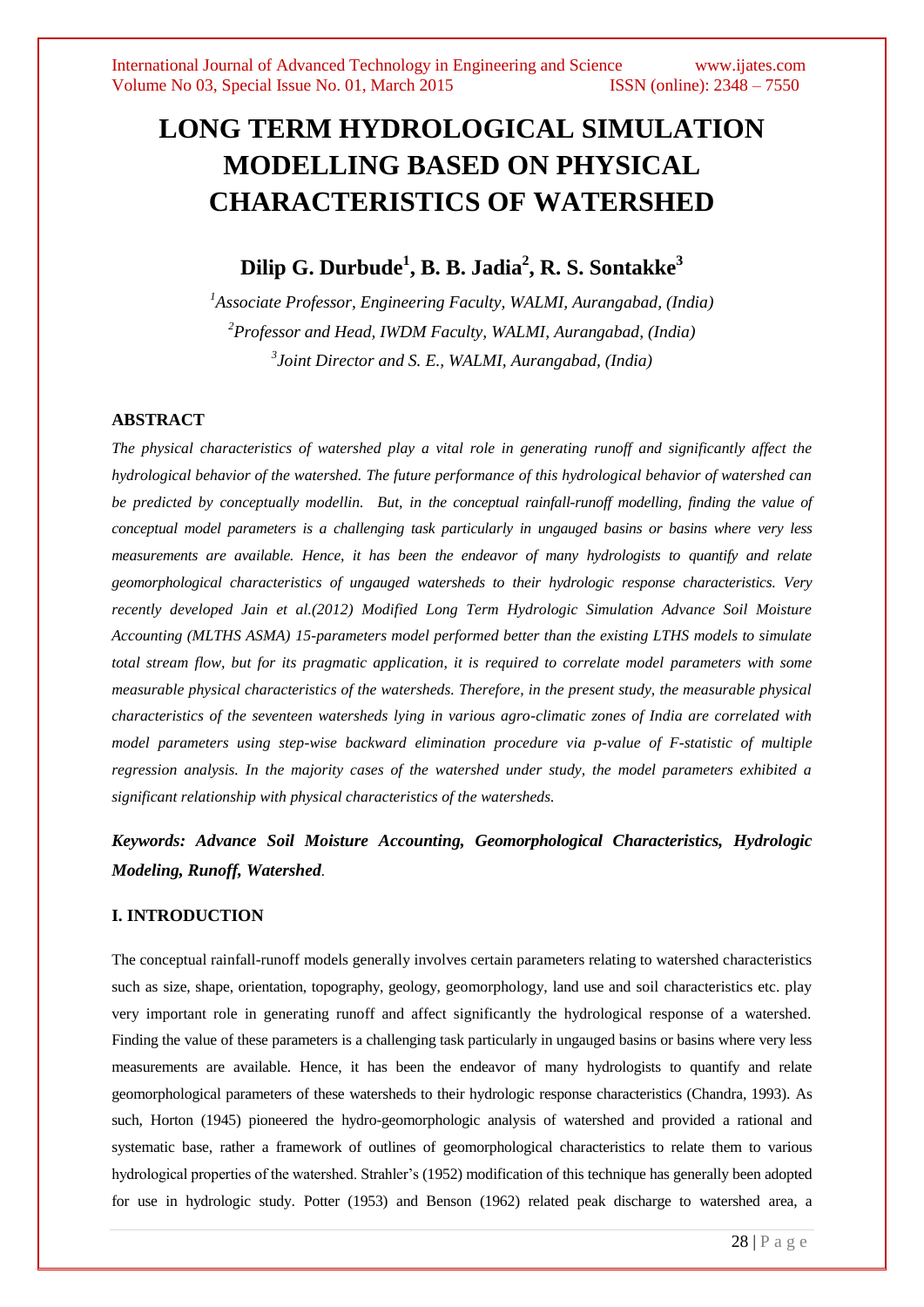topographical factor, and a rainfall frequency factor. Boyd (1978) developed a conceptual model using watershed geomorphological properties. Using a probabilistic framework, Rodrguez-Iturbe and Valdes (1979) and Gupta et al. (1980) presented a geomorphological instantaneous unit hydrograph with the exponential probability distribution for the time of travel of water drops which is essentially equivalent to using a linear reservoir. Rosso (1984) derived the Nash IUH parameters as functions of Horton's ratios. Hydro-geomorphological analysis was carried out in a number of Indian watersheds to compute the runoff in water resources development and management projects (Roohani and Gupta, 1988; Karnieli et al. (1994); Chalam et al., 1996; Chaudhary and Sharma, 1998; Hsieh and Wang (1999); Kumar et al., 2001; Ali and Singh, 2002; Durbude and Kumar, 2002; Durbude (2004); Singh et al., 2003; Suresh et al., 2004; Durbude, 2005; Durbude and Chandramohan, 2007; Dabral and Pandey, 2007; etc.).

A general fact is that the model containing too many parameters for simulation of limited components of hydrological processes exhibit difficulty in field applications. Usability of a model can be enhanced if its parameters can be related to measurable catchment characteristics. The physical characteristics of the watersheds which are measurable entities and influencing the runoff characteristics of watershed can be correlated with the model parameters by means of some techniques such as regression analysis. In regression analysis, investigations are made to relate dependent variable (Y) for example model parameters to independent predictors (Xs) such as physical characteristics of watershed. It can be used for modeling causal relationships between model parameters and physical characteristics of watershed.

Therefore, in the present study, parameters of the recently developed long term hydrological simulation Jain el al. (2012) MLTHS ASMA model is correlated with the measurable physical characteristics of the watershed by using the multiple regression technique.

### **II. MATERIAL AND METHODS**

#### **2.1 Existing MLTHS ASMA Model**

The existing MLTHS ASMA model proposed by Jain et al. (2012) is primarily based on the physical concepts that describe water movement through a watershed; the total runoff of the catchment is quantified by incorporating sub-modules for direct surface runoff, lateral flow, and base flow. The accounting for soil moisture and ground water store is considered on daily basis. The initial soil moisture store level is used to calculate the space available for water retention, which is updated on daily basis using evapotranspiration, drainage from soil moisture store and level of soil moisture. Direct surface runoff is computed using modified formulation of the Soil Conservation Service Curve Number (SCS-CN) method given by Michel et al. (2005) and Durbude et al. (2011). The sub-surface drainage flow is modeled using the formulations based on concepts given by Yuan et al. (2001) for computation of the sub-surface drainage flow (Jain et al., 2012). Jain et al. (2012) MLTHS ASMA model uses the ASMA procedure both for surface and sub-surface flow components by formulating sub-surface drainage flow component based on the modification in SCS-CN method through theoretical analogy. As this model operates on daily time step, it requires daily rainfall as input and the observed runoff is used only to calibrate parameters of the model and its validation.

The mathematical formulations for computation of the surface flow and sub-surface flow components and losses (such as evapotranspiration and deep percolation) involved in the MLTHS ASMA (Jain et al., 2012) model are again reproduced here, as follows.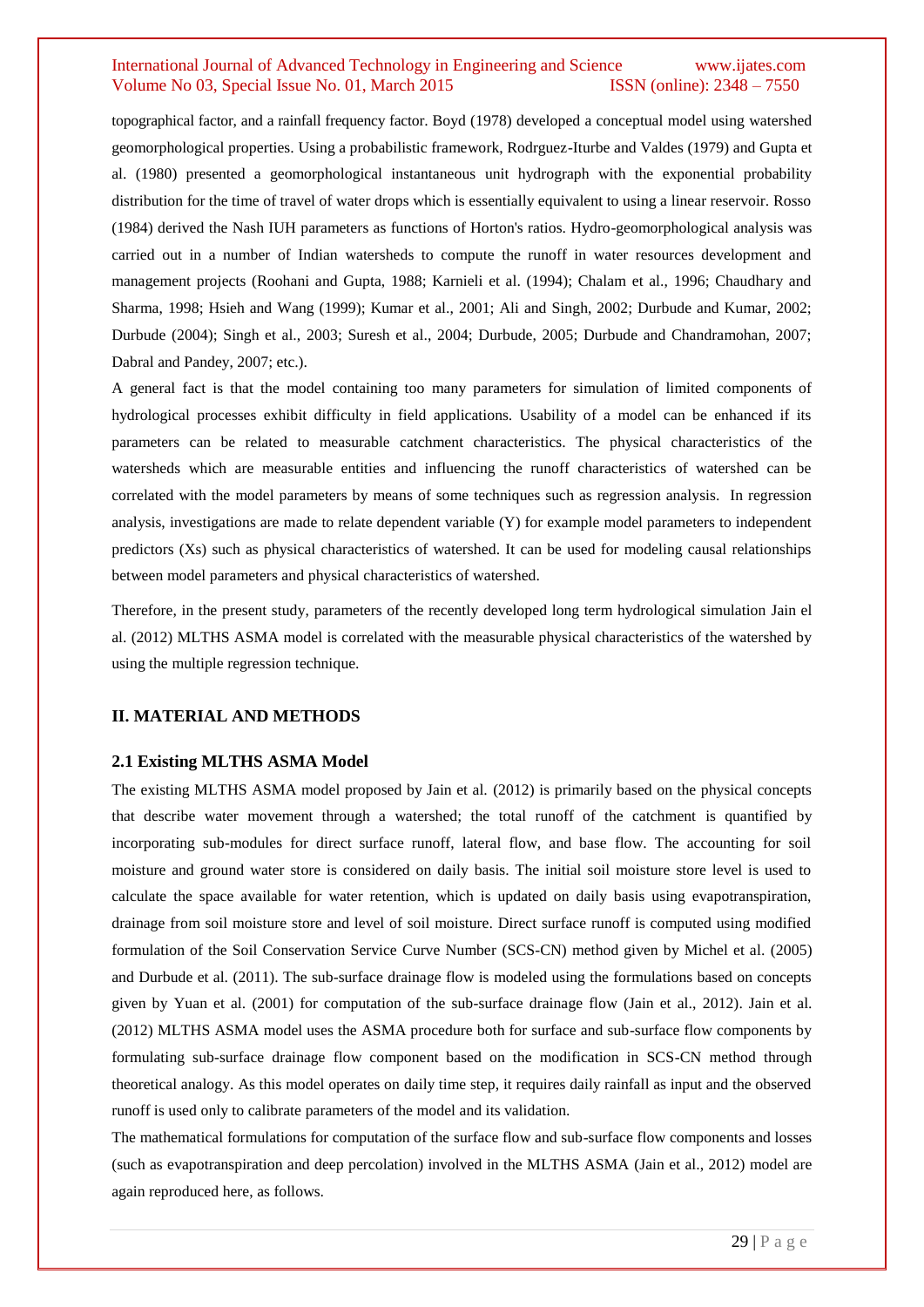#### **2.1.1 Surface Flow Components**

The surface flow, which occurs only when the rainfall rate is greater than the rate of infiltration. It is modeled using the ASMA procedure proposed by Durbude et al. (2011), in which soil moisture store at time t is computed by using equation 1 as (Michel et al., 2005);

$$
V_t = V_{0(t)} + P_t - RO_t \tag{1}
$$

where  $V_{0(t)}$  is initial soil moisture store level (mm) at time 't',  $P_t$  is accumulated rainfall at time 't' along a storm (mm),  $RO_t$  is direct runoff at time 't' along a storm (mm), and  $V_t$  is soil moisture store level at time 't', i.e. when the accumulated rainfall is equal to  $P_t$  (mm).

The direct surface runoff (RO), a component of surface flow can be computed based on AM (Durbude et al., 2011) as;

$$
\text{If } V_{0(t)} \le S_{a(t)} - P_t, \text{ then } \mathbf{RO}_t = \mathbf{0} \tag{2}
$$

**If**  $S_{a(t)}$  **-**  $P_t < V_{0(t)} < S_{a(t)}$ , then

$$
RO_{t} = \frac{(P_{t} + V_{0(t)} - S_{a(t)})^{2}}{P_{t} + V_{0(t)} - S_{a(t)} + SM_{t}}
$$
(3)

**If**  $S_{a(t)} \le V_{0(t)} \le S_{a(t)} + SM_t$ , then

$$
RO_{t} = P_{t} \left[ 1 - \frac{(SM_{t} + S_{a(t)} - V_{0(t)})^{2}}{SM_{t}^{2} + (SM_{t} + S_{a(t)} - V_{0(t)})P_{t}} \right]
$$
(4)

In this model, it was assumed that the current space available for water retention  $(S_t)$  is constant for the first 5 days of simulation. The value of  $S_t$  for the first day of simulation  $(S_t=S_0)$  is computed from Eq. (5) by using the initial value of CN (i.e.  $CN_0$  to be determine by optimization). Afterwards,  $S_t$  is modified based on antecedent moisture (AM) into modified water retention  $(SM_t)$  to avoid the sudden variation in the daily curve number that may affect the performance of model (Geetha et al., 2007; Durbude et al., 2011) as follows;

$$
SM_{t} = \frac{(S_{t})^{2}}{(AM_{t} + S_{t})}
$$
\n(5)

Where AM can be computed using the following expression.

$$
AM_t = \delta \sqrt{P_{5(t)}} \tag{6}
$$

Here  $P_{5(t)}$  is the 5 days antecedent rainfall at time 't' and  $\delta$  is the coefficient of antecedent moisture to be determined by optimization.

The next parameter  $S_a$  (Eqs.7-9) is set as a fraction of S (as per the Michel et al., 2005), as follows;

$$
S_{a(t)} = \alpha S_t \tag{7}
$$

Where  $\alpha$  is a parameter (fraction) of  $S_a$ , which is treated as calibration parameter and obtained through optimization.

Similarly, the initial soil moisture store level  $(V_0)$  can be computed as follows (Durbude et al., 2011);

If 
$$
V_{00(t)} \leq S_{a(t)} - P_{5(t)}
$$
, then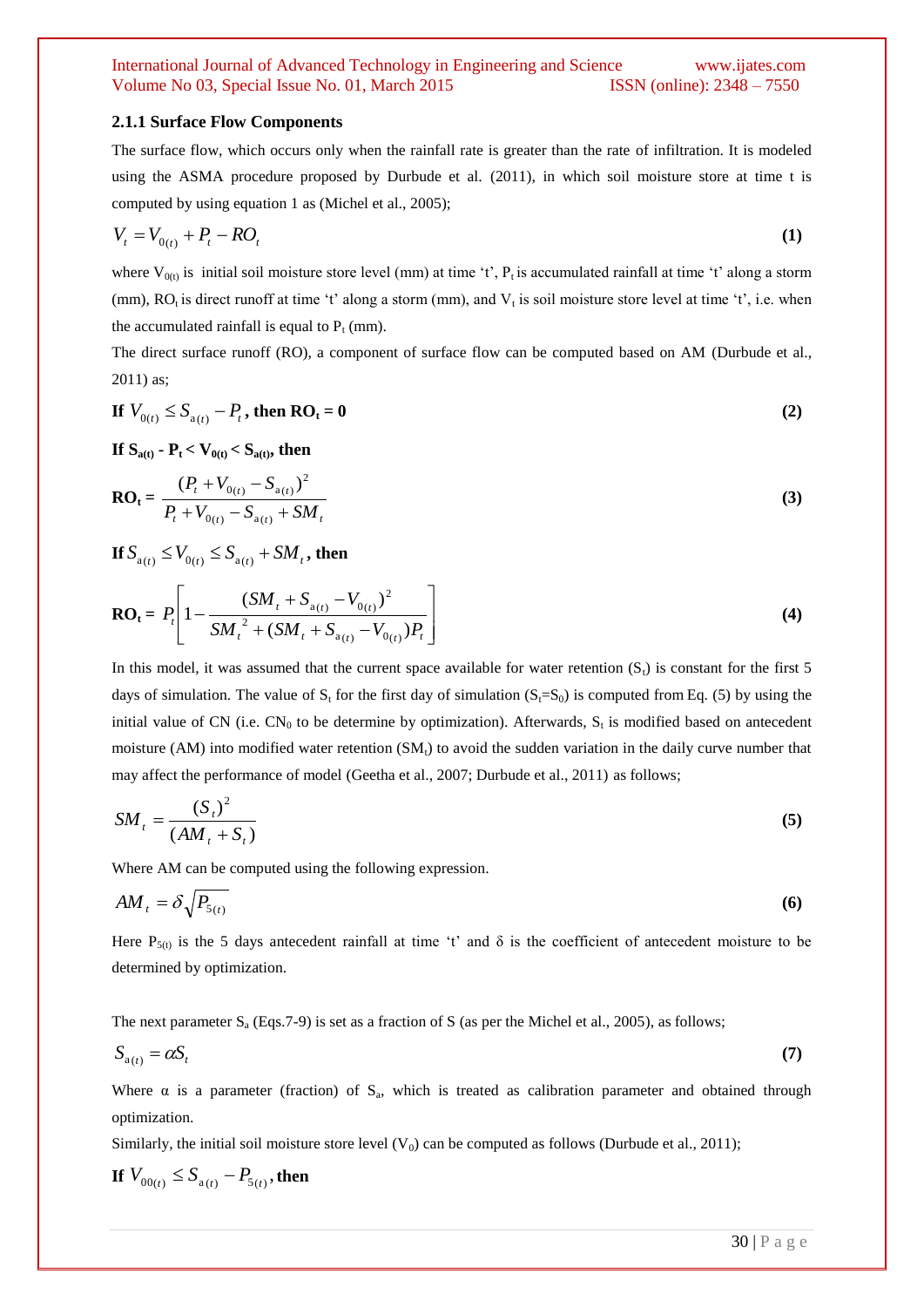$$
\mathbf{V}_{0(t)} = \mathbf{V}_{00(t)} + \beta (\mathbf{P}_5)_t \tag{8}
$$

If 
$$
S_{a(t)} - P_{5(t)} < V_{00(t)} < S_{a(t)}
$$
, then

$$
\mathbf{V}_{0(t)} = \mathbf{V}_{00(t)} + \beta \left[ P_{5(t)} - \frac{(P_{5(t)} + V_{00(t)} - S_{a(t)})^2}{P_{5(t)} + V_{00(t)} - S_{a(t)} + SM_t} \right]
$$
(9)

**If**  $S_{a(t)} \le V_{00(t)} \le S_{a(t)} + SM_t$ , then

$$
\mathbf{V}_{0(t)} = \mathbf{V}_{00(t)} + \beta \mathbf{P}_{5(t)} \left[ \frac{(SM_{t} + S_{a(t)} - V_{00(t)})^{2}}{SM_{t}^{2} + (SM_{t} + S_{a(t)} - V_{00(t)})P_{5(t)}} \right]
$$
(10)

Where  $\beta$  is a model parameter obtained through optimization, and  $V_{00}$  is pre-antecedent moisture level defied as (Durbude et al., 2011)

$$
V_{00(t)} = \gamma SM_t \tag{11}
$$

Here  $\gamma$  ranges from 0.0 to 1.0 and can be obtained by optimization.

#### 2.1.2 Routing of Direct Runoff

The direct surface runoff  $RO<sub>t</sub>$  (Eqs. 7-9) is routed using a single linear reservoir to produce the surface runoff  $(SRO<sub>t</sub>)$  at the outlet of the basin after the number of days exceeds 5 (Nash, 1957) to account for catchment induced storage effects as follows;

$$
\text{SRO}_{t} = C_{0} \cdot \text{RO}_{t} + C_{1} \cdot \text{RO}_{(t-1)} + C_{2} \cdot \text{SRO}_{(t-1)}
$$
\n
$$
\tag{12}
$$

Where

$$
C_0 = \frac{(1/K)}{2 + (1/K)}
$$
\n(13)

$$
C_1 = C_0 \tag{14}
$$

$$
C_2 = \frac{2 - (1/K)}{2 + (1/K)}\tag{15}
$$

K is the storage coefficient determined from optimization. In linear reservoir routing, the amount of attenuation is a function of Δt/K. Values of Δt/K greater than 2 can lead to negative attenuation, therefore due care was taken during optimization to restrict value of  $\Delta t/K$  to not to exceed 2.

#### 2.1.3 Evapotranspiration

Evapotranspiration (ET) is the amount of water that goes back or lost to the atmosphere. It is the combination of evaporation from the soil surface and transpiration from the vegetation and can be obtained by the summation of daily evaporation from the water bodies and transpiration from the soil zone in the watershed. Since, in the evapotranspiration process, the transpiration process is more dominant than evaporation process, hence, the evapotranspiration is assumed equivalent with transpiration and expressed as follows:

# $ET_t = P_1 \cdot (\theta_t - \theta_w)$  (16)

Where P<sub>1</sub>=coefficient of transpiration from soil zone,  $\theta_1$  = soil moisture at time't',  $\theta_w$  = wilting point of the soil.

#### 2.1.4 Sub-Surface Flow Components

Sub-surface flow occurs beneath the ground surface, when infiltrated rainfall meets an underground zone of low transmission and travels above the zone to the soil surface downhill, and appears as a seep or spring. In this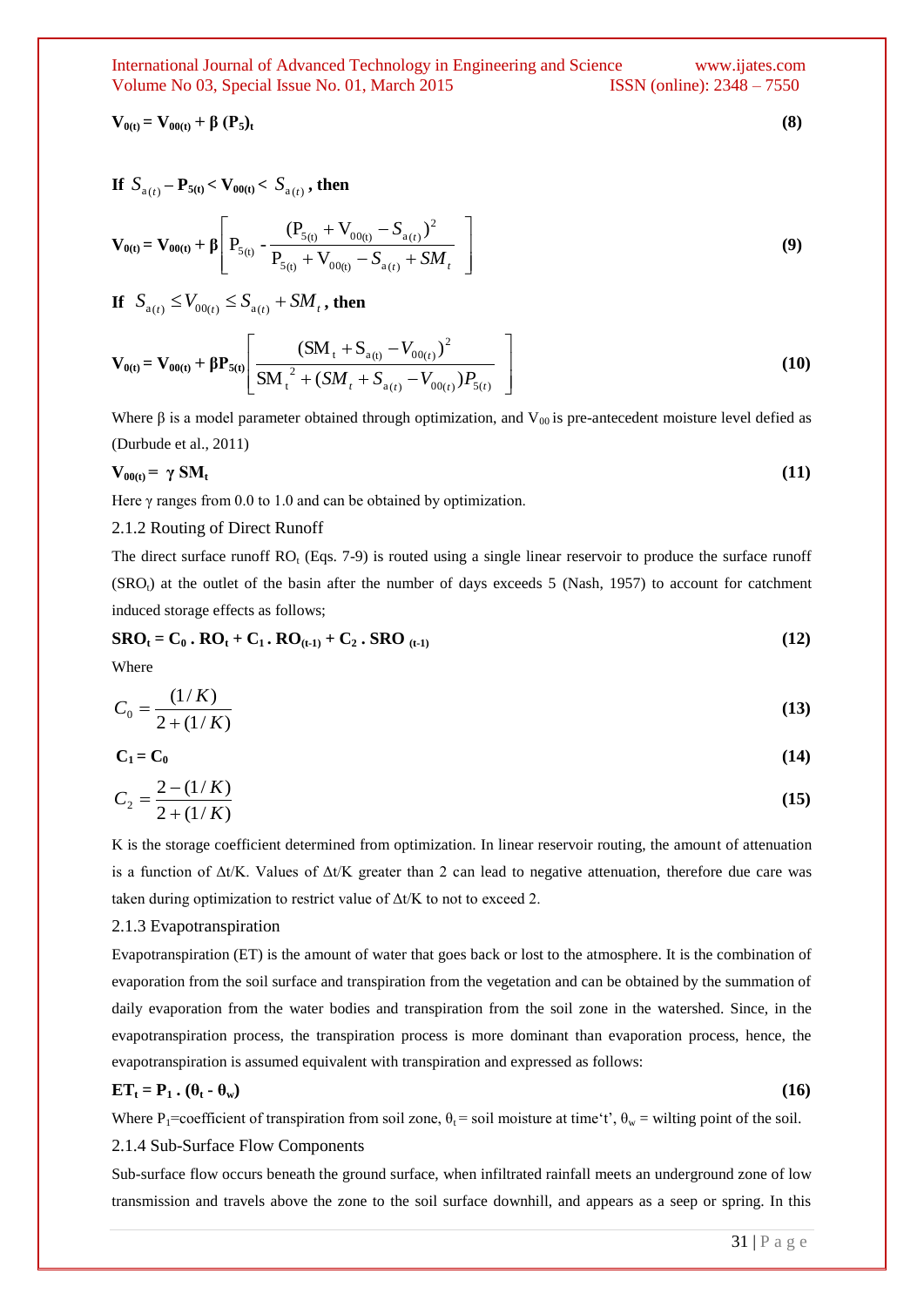model, the expression for sub-surface drainage flow  $(DR_t)$  at time't' is derived based on theoretical analogy (Yuan et al., 2001) as follows;

$$
DR_{t} = \frac{(P_{t} - (S_{a_{(t)}} - V_{0_{(t)}}) - SRO_{t} - I_{d_{(t)}})^{2}}{(P_{t} - (S_{a_{(t)}} - V_{0_{(t)}}) - SRO_{t} - I_{d_{(t)}} + S_{d_{(t)}})}
$$
\n(17)

The Eq. (22) is valid for  $(P_t - S_{a(t)})$  $DR_t = 0$ , otherwise. Here,

$$
\mathbf{I}_{d(t)} = \lambda_d \cdot \mathbf{S}_{d(t)} \tag{18}
$$
\n
$$
\mathbf{S}_{d(t)} = \frac{25400}{CN_{d(t)}} - 254 \tag{19}
$$

 $I_d$  is initial abstraction in saturated zone at time't';  $\lambda_d$  is coefficient of initial abstraction in saturated zone  $(I_d)$ ;  $S_{d(t)}$  is potential maximum retention in saturated zone at time 't'; and CN<sub>d(t)</sub> is curve number for sub-surface (drainage) flow at time "t".

The sub-surface drainage flow is further partitioned into two components: (i) sub-surface drainage flow in lateral direction as lateral flow and (ii) sub-surface drainage flow in vertical direction as percolation into ground water zone.

#### 2.1.4.1 Lateral Flow

Fraction of sub-surface drainage flow moving in lateral direction (Putty and Prasad, 1994, 2000) is given as:

# $\mathbf{THR}_t = \mathbf{P}_3 \cdot \mathbf{DR}_t$  (20)

Where THR<sub>t</sub> is lateral flow at time 't' and  $P_3$  is unsaturated soil zone runoff coefficient.

The remaining portion of sub-surface drainage flow moving in the vertical direction to meets the ground water store (GWS) due to the permeability of the soil is considered as percolation and modeled as follows (Mishra et al., 2005, Putty and Prasad, 1994, 2000):

$$
PR_t = (1 - P_3) \cdot DR_t \tag{21}
$$

Where  $PR_t$  = percolation at time 't'.

The saturated store GWS is considered as a non-linear reservoir from which the outflow occurs at an exponential rate in the form of deep seepage as follows:

$$
\text{DSP}_{t} = (\psi_t - \psi_t)^{\text{Eg}}
$$
 (22)

Where DSP<sub>t</sub> = deep seepage at time 't',  $\psi_t$  = ground water at time 't',  $\psi_f$  = field capacity of the soil in the ground water zone and  $E<sub>g</sub>$  = exponent of ground water zone

The deep seepage which travels in lateral as well as vertical direction through GWS is further bifurcated into active ground water flow (base flow) and inactive ground water flow (deep percolation) into the aquifers.

#### 2.1.4.2 Base Flow

The base flow  $(BF_t)$  or delayed flow, which is an active ground water flow, is modeled as outflow from a nonlinear storage as follows:

# $BF_t = P_4$ **.** DSP<sub>t</sub> (23)

Where  $P_4$ =ground water zone runoff coefficient.

The inactive sub-surface flow into aquifers is termed as deep percolation and occurs from the saturated ground water zone in vertical direction, and is considered as a loss from the saturated store which is modeled as:

$$
DPR_t = (1 - P_4) \cdot DSP_t \tag{24}
$$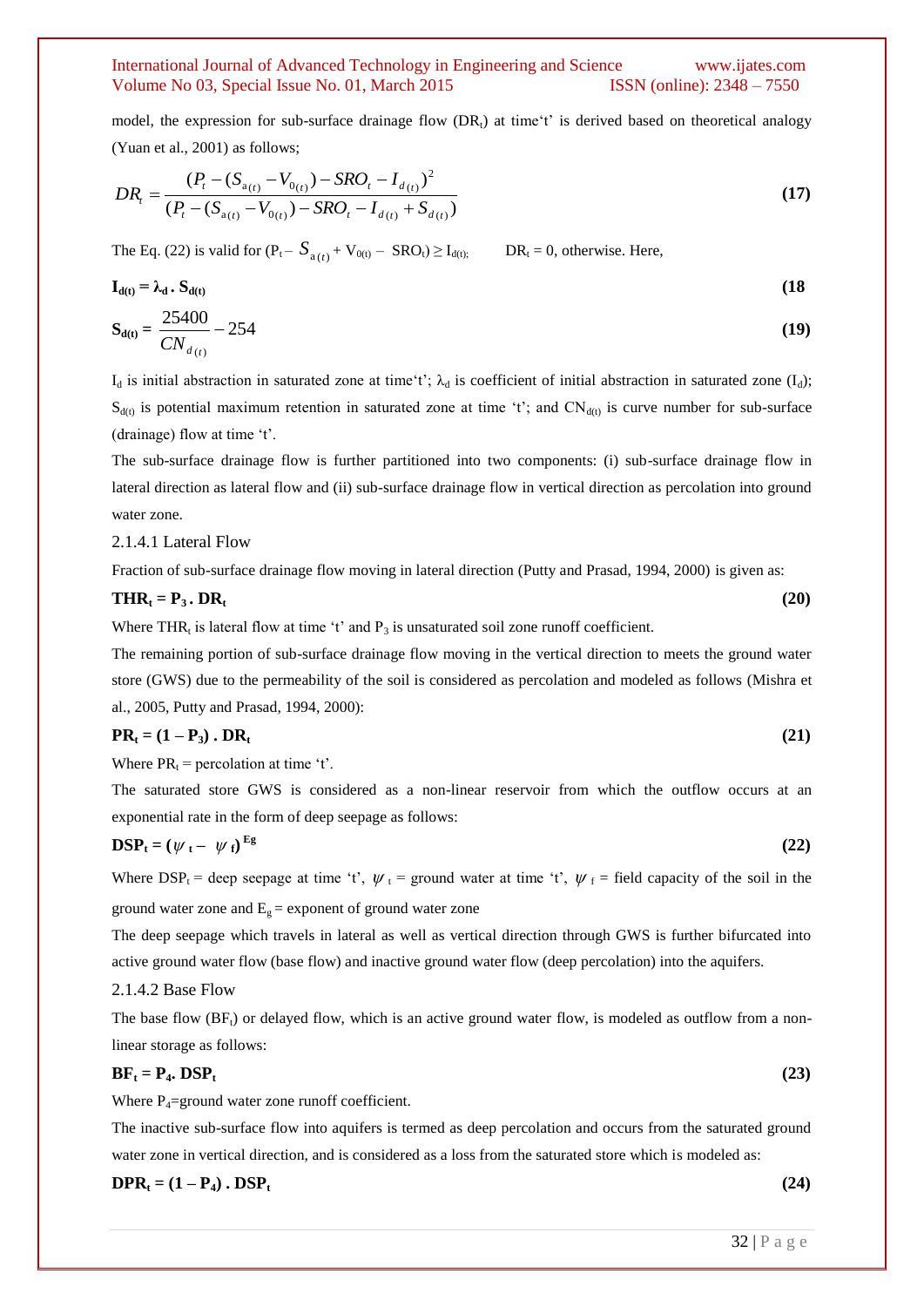Where  $DPR_t$  = deep percolation at any time 't' and  $P_4$  = ground water zone runoff coefficient. Here, it is worth emphasizing that the proposed model considers deep seepage which is partitioned into two components, base flow and deep percolation.

#### 2.1.5 Total Stream Flow

The total stream flow (TRO<sub>t</sub>) at time't', is the sum of the surface runoff, lateral flow, and base flow (Eqs. 4, 17, 25, and 28).

| $TRO_t = RO_t + THR_t + BF_t$  | if $t \leq 5$ days | (25) |
|--------------------------------|--------------------|------|
| $TRO_t = SRO_t + THR_t + BF_t$ | if $t > 5$ days    | (26) |

The daily water balance can be maintained by daily water retention storage or soil moisture budgeting from both the SMS and GWS by defining the lower and upper limits of wilting point and field capacity of the soil**.** The current space available for retention of water  $S_t$  in unsaturated zone and  $S_{d(t)}$  in saturated zone is upgraded on daily basis by taking into account the changes in SMS and GWS as:

$$
S_{t+1} = S_t + \theta_t - \theta_{(t+1)} + \psi_t - \psi_{(t+1)}
$$
\n(27)

$$
S_{d(t+1)} = S_{d(t)} + \theta_t - \theta_{(t+1)} + \psi_t - \psi_{(t+1)}
$$
\n(28)

were,  $S_{(t+1)}$  is the next day's potential maximum retention (mm);  $S_{d(t+1)}$  is the next day's potential maximum retention (mm) in saturated zone;  $\theta_{(t+1)}$  is the next day's soil moisture (mm);  $\psi_{(t+1)}$  is the next day's ground water (mm). The soil moisture store (SMS) and ground water store (GWS) are upgraded on daily basis as:

$$
\theta_{_{(t+1)}} = \theta_t + V_t - V_{0(t)} - ET_t - DR_t \tag{29}
$$

$$
\psi_{(t+1)} = \psi_t + PR_t - BF_{(t)} - DPR_t \tag{30}
$$

#### **2.2 Multiple Regression Technique**

In the multiple regression, the multiple correlation coefficient (R) is Pearson's product moment correlation between the predicted values (Y') and the observed values (Y). Just as coefficient of determination  $(r^2)$  is the proportion of the total variance (s<sup>2</sup>) of Y that can be explained by the linear regression of Y on X,  $\mathbb{R}^2$  is the proportion of the variance explained by multiple regressions. The significance of R can be tested by the Fstatistic of the analysis of variance for the regression. The basic idea is to select the most significant regression equation, which corresponds to the minimum p-value of F-test. In regression analysis, selecting variables is very important. As a matter of fact, the first problem that has to be solved in practice is to determine which variables should be included in the model. Obviously, the goodness of regression model depends on the selection of variables. How to select variables that can yield the best regression equation? Aitkin (1974) defined a class of "adequate" regression equations, characterized by a lower bound on the multiple correlation coefficients. Here "adequate" means that each member of the class is not significantly poorer than the complete equation. As Aitkin pointed out, this does not solve the problem of finding the "best" equation for prediction. Besides, Spjotvoll (1972) constructed a multiple comparison method, which usually gives a set of many equations none of which is significantly better than any other. Many criteria have been presented by Draper and Smith (1981) for the selection of the "best" regression equation, but none of these has been considered as the best one. Using different criteria, one gets different (the "best") regression equations. Among these criteria are residual mean square  $(s^2)$ , adjusted multiple correlation coefficient (R), Cp-statistic (Mallows, 1964) and so on. In order to develop a good model based on these criteria, it is necessary to select the best subset.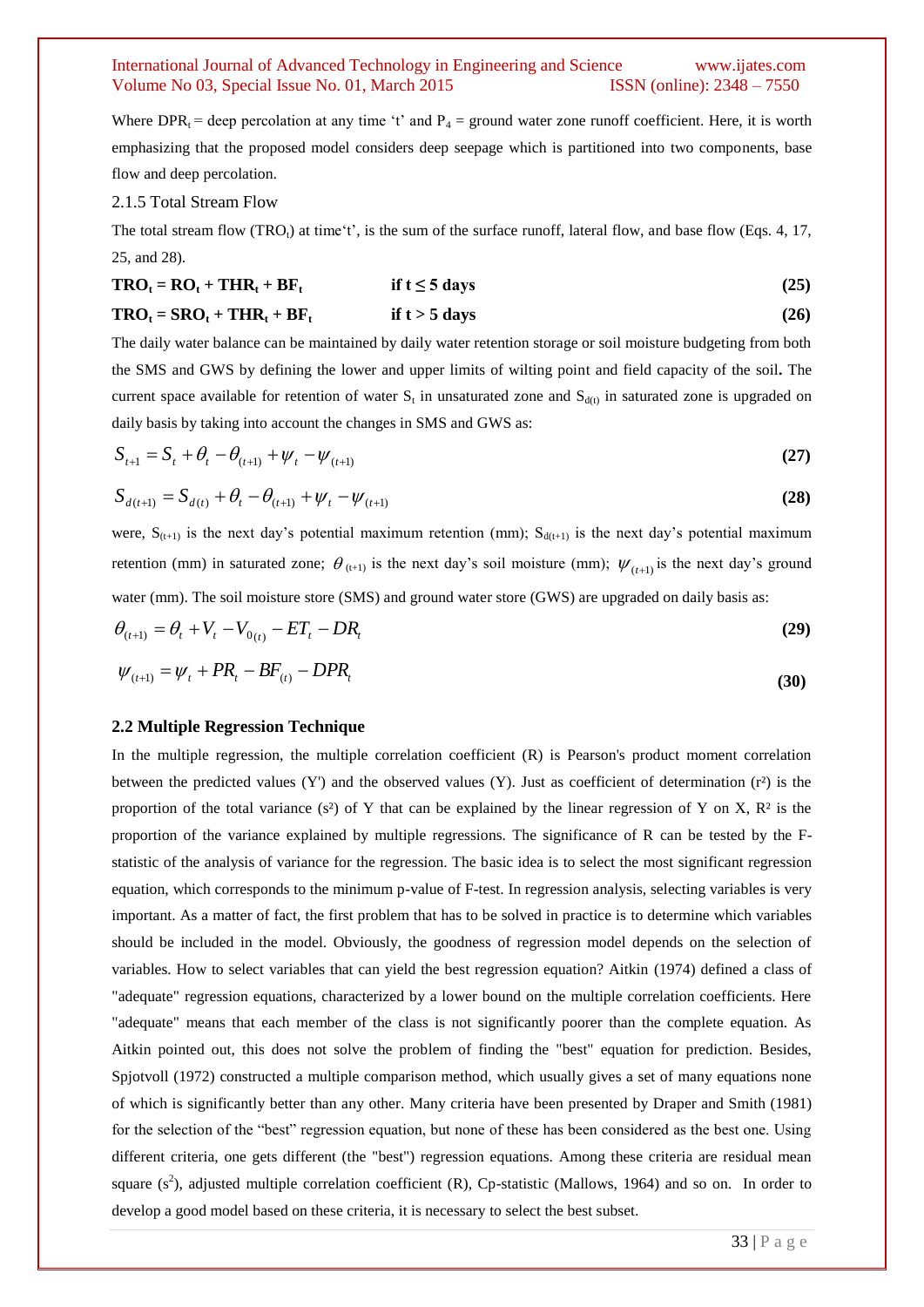#### **2.2.1 Best Subset Selection**

A problem arises frequently in multiple regression analysis how to predict the value of a dependent variable when there are a number of variables available to choose as independent variables. Though the high speed of modern algorithms is available to perform the multiple linear regression calculations, it is tempting to select a subset instead of just using all the variables in the model. It is always better to make predictions with models that do not include irrelevant variables. Dropping independent variables that have small (non-zero) coefficients will improve the predictions as it will reduce the mean square error (MSE). Hence, there is a need for selecting subset of the independent parameters to correlate with the dependant parameters. There are several methods for selecting a subset of predictors that produce the "best" regression. Many statisticians discourage general use of these methods because they can detract from the real-world importance of predictors in a model. Examples of predictor selection methods are step-up selection, step-down selection, stepwise regression, and best subset selection. The fact that there is no predominant method indicates that none of them are broadly satisfactory [\(Draper and Smith, 1998\).](http://www.statsdirect.com/help/references/refs.htm)

#### **2.2.2 Algorithms for Subset Selection**

Selecting subsets to improve MSE is a difficult computational problem for large number of independent variables. The most common procedure for more than 20 independent variables is to use heuristics to select "good" subsets rather than to look for the best subset for a given criterion. The heuristics most often used and available in statistics software are step-wise procedures. There are three common procedures: forward selection, backward elimination, and step-wise regression [\(Draper and Smith, 1998\).](http://www.statsdirect.com/help/references/refs.htm) In forward selection procedure, the variables are kept on adding one at a time to construct what we hope is a reasonably good subset [\(Draper and](http://www.statsdirect.com/help/references/refs.htm)  [Smith, 1998\).](http://www.statsdirect.com/help/references/refs.htm) Starting with constant term only in subset, compute the reduction in the sum of squares of the residuals (SSR) obtained by including each variable that is not presently in *S*. For the variable, say, *i* that give the largest reduction in SSR compute as:

$$
F_i = Max_{i \notin S} \frac{SSR(S) - SSR(S \cup \{i\})}{\sigma^2(S \cup \{i\})}
$$
\n(31)

If *Fi > Fin*, where *Fin* is a threshold (typically between 2 and 4) add *i* to *S.* Repeat until no variables can be added.

The backward elimination started with all variables in *S*. Compute the increase in the sum of squares of the residuals (SSR) obtained by excluding each variable that is presently in S [\(Draper and Smith, 1998\).](http://www.statsdirect.com/help/references/refs.htm) For the variable, say, i that give the smallest increase in SSR compute as:

$$
F_i = Min_{i \notin S} \frac{\sigma^2(S)}{SSR(S - \{i\}) - SSR(S)}
$$
\n(32)

If *Fi < Fout*, where *Fout* is a threshold (typically between 2 and 4) then drop *i* from *S*. Repeat until no variable can be dropped. Backward Elimination has the advantage that all variables are included in *S* at some stage. This addresses a problem of forward selection that will never select a variable that is better than a previously selected variable that is strongly correlated with it. The disadvantage is that the full model with all variables is required at the start and this can be time-consuming and numerically unstable.

The step-wise regression procedure is like forward selection except that at each step we consider dropping variables as in backward elimination. Convergence is guaranteed if the thresholds Fout and Fin satisfy: Fout < Fin. It is possible, however, for a variable to enter *S* and then leave S at a subsequent step and even rejoin S at a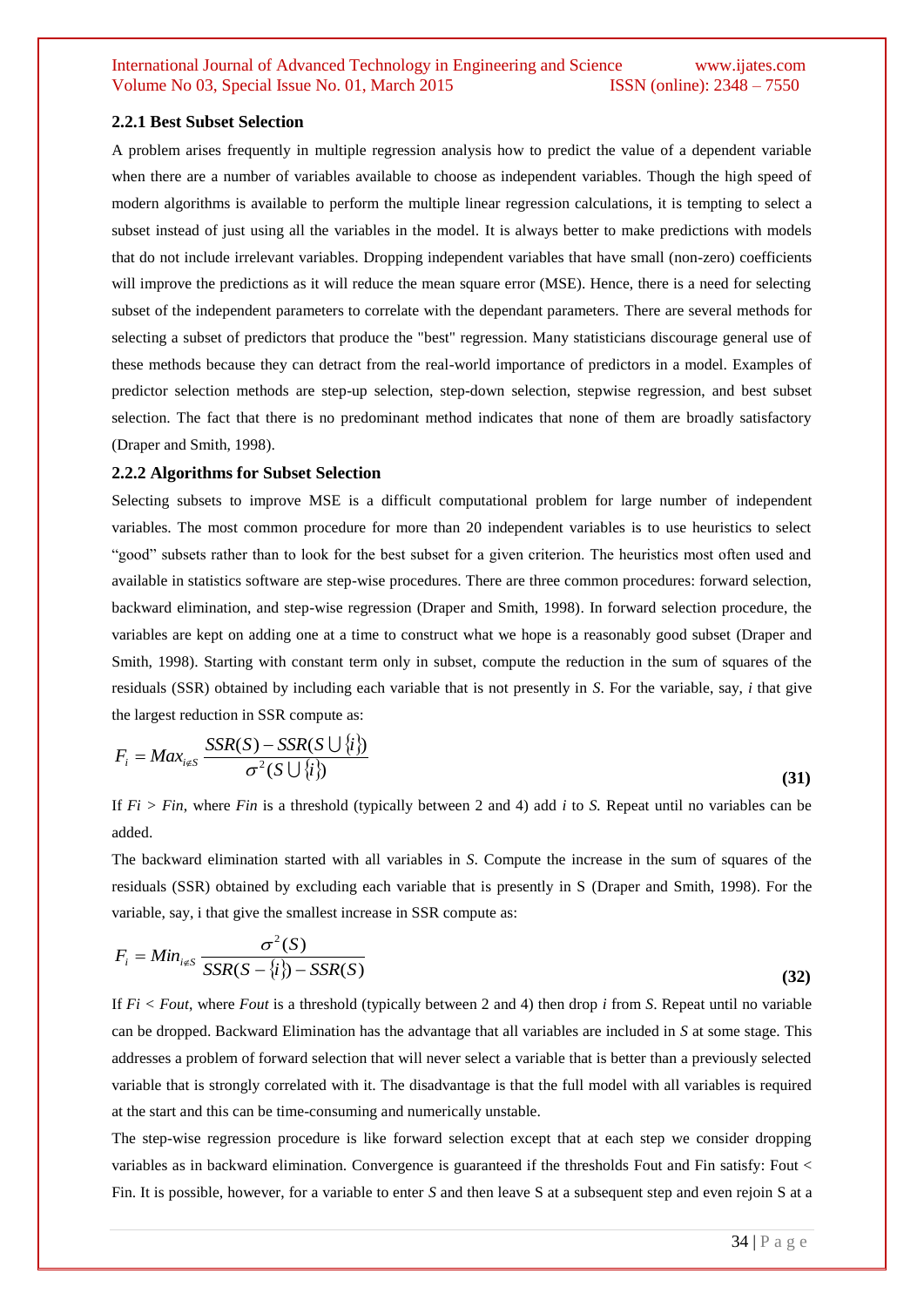yet later step. As stated above these methods pick one best subset. There are straightforward variations of the methods that do identify several close to best choices for different sizes of independent variable subsets.

None of the above methods guarantees that they yield the best subset for any criterion such as adjusted  $R^2$ . These are reasonable methods for situations with large number of independent variables. Hence, in the present study, stepwise multiple regressions with p-value of F-statistic were followed to select the best subset of various combinations of measurable characteristics of study watersheds by using EXCEL 2007: Multiple regression and statistical software, namely SYSTAT.

#### **2.2.3 Stepwise Multiple Regression**

Stepwise regression was introduced by Efroymson (1960). This method is an automated procedure used to select the most statistically significant variables from a large pool of explanatory variables. The method does not take into account industrial knowledge about the process, and therefore, other variables of interest may be later added to the model, if necessary. If properly used, the stepwise regression option in EXCEL 2007 and SYSTAT (or other stat packages) puts more power and information than does the ordinary multiple regression option, and it is especially useful for shifting through large number of potential independent variables and/or fine-tuning a model by poking variables in and/or out. If improperly used, it may converge on a poor model while giving a false sense of security. The stepwise regression option either begins with no variables in the model or proceeds forward (adding one variable at a time) or start with all potential variables in the model and proceed backward (removing one variable at a time). At each step, the SYSTAT program performs various calculations via for each variable currently in the model, it computes the t-statistic for its estimated coefficient, squares it, and reports this as its "F-to-remove" statistic; for each variable not in the model, it computes the t-statistic that its coefficient would have if it were the next variable added, squares it, and reports this as its "F-to-enter" statistic. At the next step, the program automatically enters the variable with the highest F-to-enter statistic or removes the variable with the lowest F-to-remove statistic in accordance with certain control parameters that have been specified. Under the forward method, at each step, it enters the variable with the largest F-to-enter statistic, provided that this is greater than the threshold value for F-to-enter. When there are no variables left to enter whose F-to-enter statistics are above the threshold, it checks to see whether the F-to-remove statistics of any variables added previously have fallen below the F-to-remove threshold. If so, it removes the worst of them, and then tries to continue. It finally stops when no variables either in or out of the model have F-statistics on the wrong side of their respective thresholds. The backward method is similar in spirit, except it starts with all variables in the model and successively removes the variable with the smallest F-to-remove statistic, provided that this is less than the threshold value for F-to-remove. Whenever a variable is entered, its new F-to-remove statistic is initially the same as its old F-to-enter statistic, but the F-to-enter and F-to-remove statistics of the other variables will generally all change. Similarly, when a variable is removed, its new F-to-enter statistic is initially the same as its old F-to-remove statistic. Until the F-to-enter and F-to-remove statistics of the other variables are recomputed, it is impossible to tell what the next variable to enter or remove will be. Hence, this process is myopic, looking only one step forward or backward at any point. There is no guarantee that the best model that can be constructed from the available variables (or even a good model) will be found by this onestep-ahead search procedure. Hence, when the procedure terminates, one should study the sequence of variables added and deleted, think about whether the variables that were included or excluded make sense. For example, the variable with the lowest F-to-remove or highest F-to-enter may have just missed the threshold value, in which case one may wish to tweak the F-values and see what happens. Sometimes adding a variable with a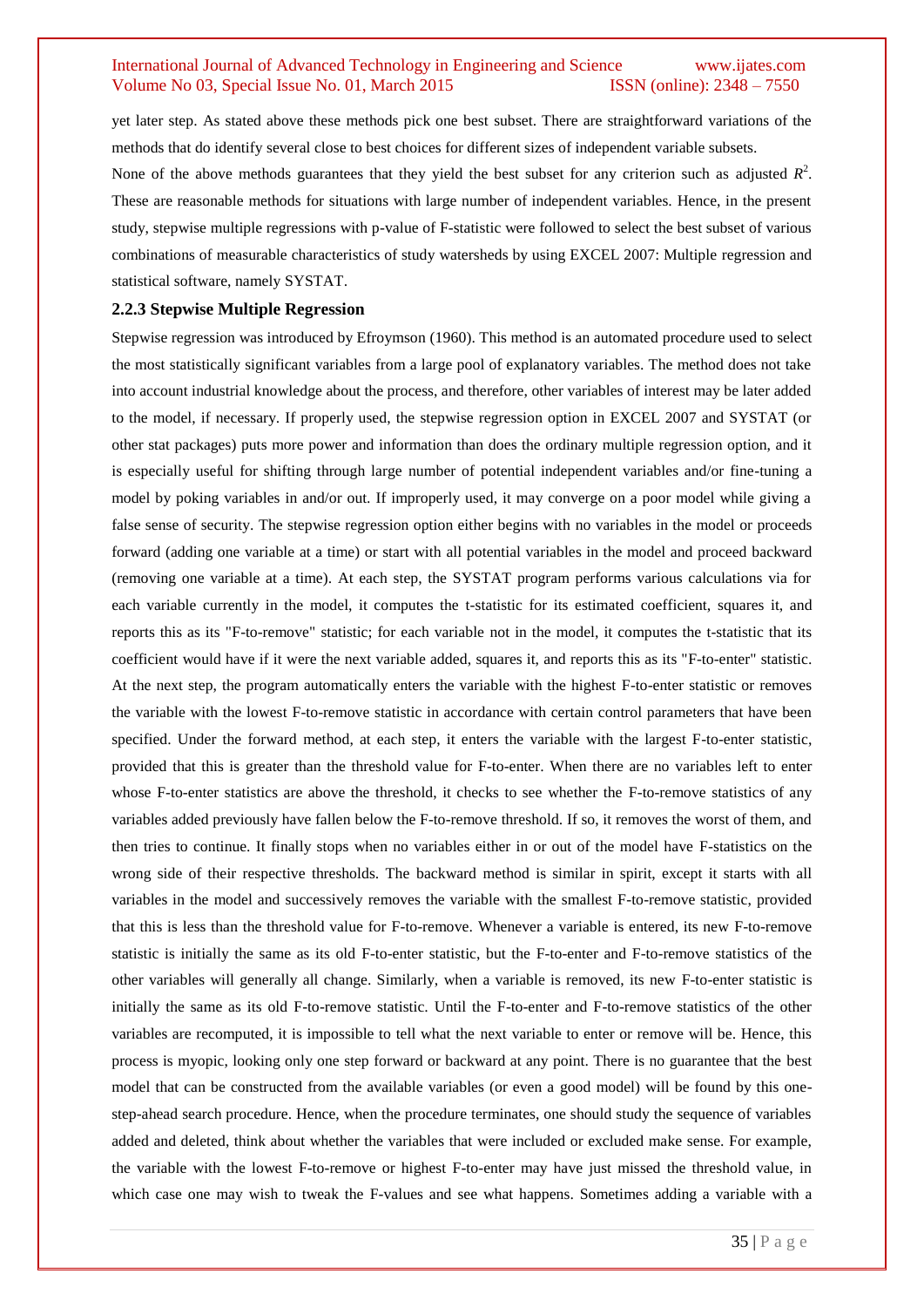marginal F-to-enter statistic, or removing one with a marginal F-to-remove statistic, can cause the F-to-enter statistics of other variables not in the model to go up and/or the F-to-remove statistics of other variables in the model to go down, triggering a new chain of entries or removals leading to a very different model. The selection of stepwise forward or backward multiple regression method depends on the set of independent variables. If a very large set of potential independent variables is available from which one has to extract a few, i.e. one is on fishing expedition, one should generally go forward. On the other hand, if one has a modest-sized set of potential variables from which one wishes to eliminate a few, i.e. one is fine-tuning some prior selection of variables, one should generally go backward. As noted above, after SYSTAT completes a forward run based on the F-to-enter threshold, it takes a backward look based on the F-to-remove threshold, and vice versa. Hence, both thresholds come into play regardless of which method are using, and the F-to-enter threshold must be greater than or equal to the F-to-remove threshold (to prevent cycling). Usually the two thresholds are set to the same value. Keeping in mind that the *F*-statistics are squares of corresponding t-statistics, an F-statistic equal to 4 would correspond to a *t*-statistic equal to 2, which is the usual rule-of-thumb value for "significance at the 5% level." (4 is the default value for both thresholds.). It is always better using a somewhat smaller threshold value than 4 for the automatic phase of the search-for example 3.5 or 3. Since the automatic stepwise algorithm is myopic, it is usually OK to let it enter a few too many variables in the model, and then one can weed out the marginal ones later on by hand. However, beware of using too low an F-threshold if the number of variables is large compared to the number of observations or if there is a problem with multicollinearity in data.

### **III. RESULTS AND DISCUSSION**

The optimized values of parameters of MLTHS ASMA (Jain et al., 2012) model applied to the daily data of rainfall and stream flow of the 17 watersheds varying in size/shape, physical properties and situated in different agro-climatic zones of India are presented in Table 1.

| Sr. | <b>Name</b><br>of | <b>Model Parameters</b> |          |          |       |      |           |       |       |                |                  |          |         |          |         |             |
|-----|-------------------|-------------------------|----------|----------|-------|------|-----------|-------|-------|----------------|------------------|----------|---------|----------|---------|-------------|
| No. | Watershed         | $CN_0$                  | $\delta$ | $\alpha$ | β     | γ    | ${\bf K}$ | $P_1$ | $P_3$ | P <sub>4</sub> | $\theta_{\rm w}$ | $\Psi_f$ | $E_{s}$ | $\Psi_0$ | $CMd_0$ | $\lambda_d$ |
| 1.  | Hemavati          | 30.5                    | 2.33     | 0.41     | 0.14  | 0.44 | 1.52      | 0.01  | 0.11  | 0.99           | 40.3             | 300.0    | 0.32    | 300.3    | 64.7    | 0.01        |
| 2.  | Hridaynagar       | 27.5                    | 0.01     | 0.54     | 0.01  | 0.52 | 1.23      | 0.04  | 0.00  | 0.59           | 299.7            | 496.2    | 0.26    | 253.6    | 60.7    | 0.01        |
| 3.  | Mohegaon          | 37.0                    | 0.05     | 0.46     | 0.01  | 0.50 | 5.00      | 0.03  | 0.60  | 0.16           | 119.7            | 395.3    | 0.32    | 469.4    | 58.3    | 0.07        |
| 4.  | Manot             | 35.3                    | 6.63     | 0.85     | 0.00  | 0.95 | 3.02      | 0.02  | 0.60  | 0.48           | 298.9            | 413.8    | 0.36    | 377.1    | 56.6    | 0.57        |
| 5.  | Amachi            | 17.4                    | 0.10     | 0.40     | 0.02  | 0.42 | 2.00      | 0.01  | 0.20  | 0.44           | 80.0             | 310.0    | 0.34    | 242.9    | 32.3    | 0.02        |
| 6.  | Anthrolli         | 28.6                    | 4.92     | 0.43     | 0.01  | 0.46 | 1.69      | 0.01  | 0.39  | 0.10           | 220.0            | 259.8    | 0.54    | 358.8    | 78.2    | 0.13        |
| 7.  | Attigundi         | 20.0                    | 0.02     | 0.45     | 0.001 | 0.58 | 5.98      | 0.05  | 0.24  | 0.98           | 162.5            | 373.9    | 0.38    | 199.4    | 44.8    | 0.26        |
| 8.  | Barchi            | 38.1                    | 0.01     | 0.53     | 0.01  | 0.54 | 2.00      | 0.01  | 0.35  | 0.50           | 148.9            | 279.2    | 0.38    | 551.5    | 55.4    | 0.09        |
| 9.  | Khanapur          | 11.3                    | 0.14     | 0.46     | 0.02  | 0.57 | 3.18      | 0.01  | 0.60  | 0.99           | 179.9            | 405.0    | 0.50    | 198.3    | 18.3    | 0.15        |
| 10. | Hirehalla         | 14.6                    | 0.06     | 0.48     | 0.10  | 0.50 | 2.07      | 0.09  | 0.80  | 0.06           | 130.3            | 300.0    | 0.49    | 350.0    | 35.8    | 0.03        |
| 11. | Sagar             | 21.4                    | 0.21     | 0.50     | 0.01  | 0.54 | 0.64      | 0.01  | 0.59  | 0.54           | 45.5             | 400.0    | 0.90    | 191.0    | 50.8    | 0.09        |
| 12. | Sorab             | 52.8                    | 0.13     | 0.53     | 0.01  | 0.61 | 1.63      | 0.01  | 0.50  | 0.84           | 105.0            | 302.3    | 0.40    | 397.0    | 51.9    | 0.05        |
| 13. | Dasanakatte       | 15.6                    | 0.11     | 0.59     | 0.24  | 0.61 | 0.76      | 0.00  | 0.40  | 0.99           | 123.6            | 399.9    | 0.38    | 394.4    | 20.4    | 0.02        |
| 14. | Haladi            | 25.6                    | 0.02     | 0.56     | 0.23  | 0.60 | 1.66      | 0.01  | 0.47  | 0.99           | 103.8            | 400.0    | 0.35    | 389.1    | 37.1    | 0.05        |
| 15. | Jadkal            | 30.8                    | 0.98     | 0.47     | 0.34  | 0.53 | 0.53      | 0.05  | 0.48  | 0.99           | 160.0            | 400.0    | 0.39    | 405.7    | 42.2    | 0.06        |
| 16. | Kokkarne          | 15.8                    | 4.99     | 0.57     | 0.18  | 0.56 | 2.06      | 0.00  | 0.55  | 0.99           | 127.4            | 407.9    | 0.30    | 220.2    | 25.9    | 0.01        |
| 17. | Halkal            | 26.5                    | 0.01     | 0.65     | 0.30  | 0.66 | 1.34      | 0.01  | 0.47  | 0.99           | 240.0            | 262.9    | 0.38    | 303.4    | 33.5    | 0.01        |

**Table 1. Optimized Values of Parameters of MLTHS ASMA (Jain et al. 2012) Model**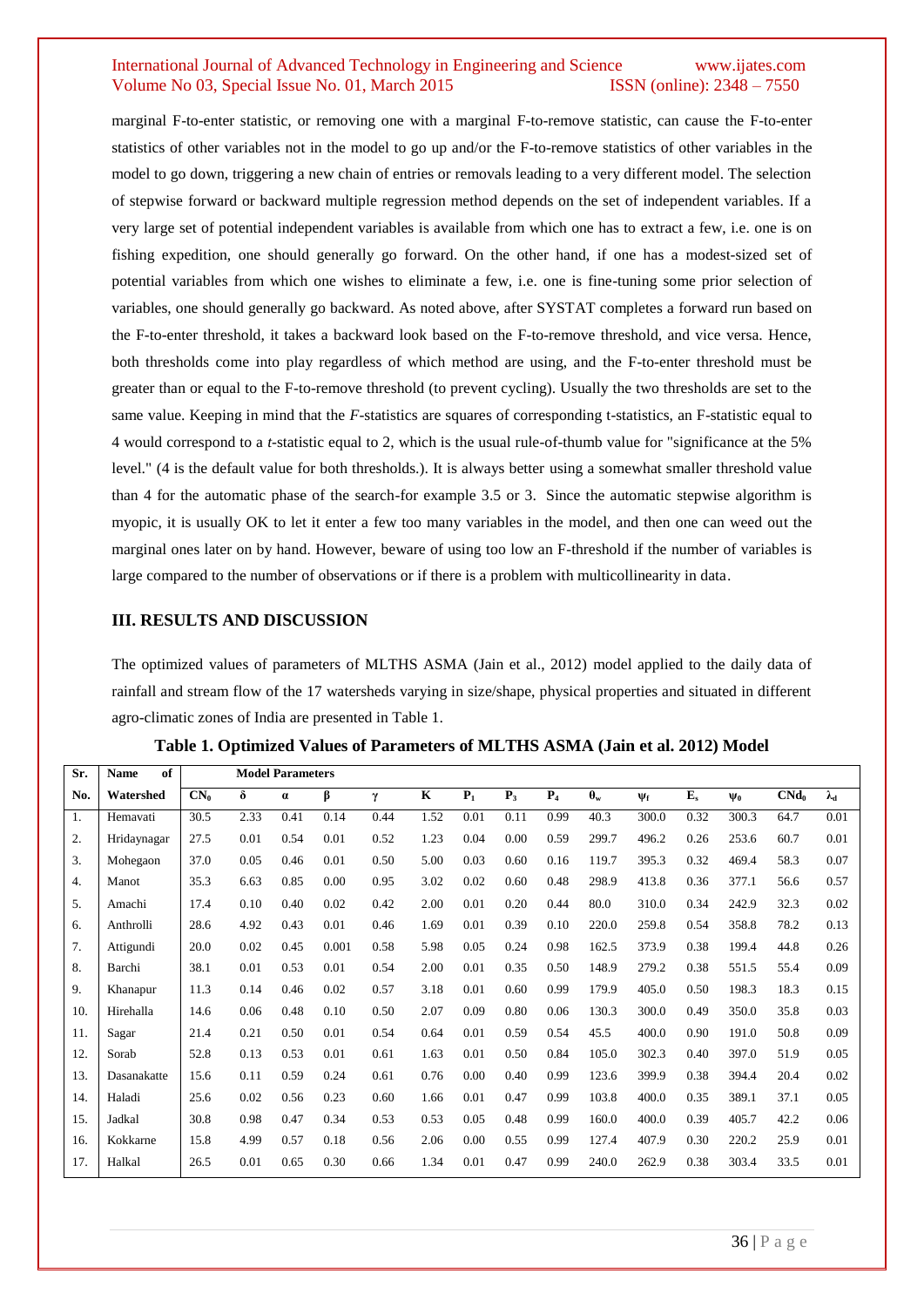As stated earlier, the geomorphological characteristics of the watersheds that significantly affect the runoff are geographical area, length, slope, shape, land use, and soil characteristics of watershed. The various geomorphological characteristics of study watersheds were extracted from the Survey of India (SOI) toposheets. The toposheets were scanned and projected into Universal Traverse Mercator (UTM) projection system into zone (43-in which the study area lies), using Everest (India, 1956) Ellipsoid and Everest (India, Nepal) datum using image processing utilities of Integrated Land and Water Information System (ILWIS) software. The rectified toposheets were further used for the delineation of different features in the study watersheds like contour lines and drainage networks etc. The base map of the watershed boundary at 1:50,000 scale was prepared using the location of various contour and drainage lines. Different thematic maps, viz., contour map and drainage map were prepared using the base map. Digital Elevation Models (DEMs) were created using the contour maps, which were further used for the assessment of relief aspects. The mathematical expressions given by various researchers such as Horton (1945), Miller (1953), and Schum (1956) were used to compute geomorphological characteristics of watershed as shown in Table 2.

| Sr.            | Name<br>of  | Geomorphological characteristics of the watershed |                  |        |            |        |                    |                   |              |                   |
|----------------|-------------|---------------------------------------------------|------------------|--------|------------|--------|--------------------|-------------------|--------------|-------------------|
| No.            | Watershed   | Area                                              | <b>Perimeter</b> | Length | Hydrologic | Form   | <b>Circulatory</b> | <b>Elongation</b> | <b>Total</b> | <b>Vegetation</b> |
|                |             |                                                   |                  |        | length     | factor | ratio              | ratio             | relief       |                   |
|                |             | (A)                                               | (P)              | (Lb)   | (Lm)       | (Rf)   | (Re)               | (Re)              | (H)          | (V)               |
|                |             | (Km <sup>2</sup> )                                | (Km)             | (Km)   | (Km)       |        |                    |                   | (m)          | (%)               |
| 1              | Hirehalla   | 1296.00                                           | 162.23           | 55.49  | 51.31      | 0.42   | 0.62               | 0.73              | 150          | 6                 |
| $\overline{c}$ | Hridaynagar | 3370.00                                           | 402.42           | 182.92 | 215.20     | 0.10   | 0.26               | 0.36              | 228          | 65                |
| 3              | Amachi      | 87.00                                             | 33.74            | 11.28  | 11.51      | 0.68   | 0.96               | 0.93              | 224          | 70                |
| $\overline{4}$ | Barchi      | 4661.00                                           | 326.97           | 148.62 | 174.85     | 0.21   | 0.55               | 0.52              | 391          | 58                |
| 5              | Mohegaon    | 14.50                                             | 20.81            | 8.18   | 8.60       | 0.22   | 0.42               | 0.53              | 254          | 94                |
| 6              | Anthroli    | 503.00                                            | 98.21            | 35.47  | 24.23      | 0.40   | 0.66               | 0.71              | 246          | 57                |
| $\overline{7}$ | Manot       | 5032.00                                           | 503.03           | 228.65 | 269.00     | 0.10   | 0.25               | 0.35              | 660          | 35                |
| 8              | Sorab       | 96.00                                             | 45.30            | 15.81  | 24.61      | 0.38   | 0.59               | 0.70              | 266          | 60                |
| 9              | Khanapur    | 320.00                                            | 143.74           | 30.83  | 48.08      | 0.34   | 0.19               | 0.65              | 146          | 63                |
| 10             | Sagar       | 75.00                                             | 33.56            | 11.84  | 10.92      | 0.54   | 0.84               | 0.83              | 108          | 55                |
| 11             | Attigundi   | 4.51                                              | 8.81             | 3.47   | 2.34       | 0.37   | 0.73               | 0.69              | 188          | 85                |
| 12             | Hemavati    | 600.00                                            | 127.35           | 57.89  | 55.13      | 0.18   | 0.46               | 0.48              | 350          | 12                |
| 13             | Kokkarne    | 343.00                                            | 116.94           | 34.35  | 53.17      | 0.29   | 0.32               | 0.61              | 1147         | 82                |
| 14             | Halkal      | 108.00                                            | 48.23            | 18.39  | 17.64      | 0.32   | 0.58               | 0.64              | 1101         | 92                |
| 15             | Dasanakatte | 135.00                                            | 57.95            | 19.92  | 28.56      | 0.34   | 0.50               | 0.66              | 869          | 92                |
| 16             | Jadkal      | 90.00                                             | 39.45            | 13.12  | 18.75      | 0.52   | 0.73               | 0.82              | 1142         | 85                |
| 17             | Haladi      | 505.00                                            | 105.07           | 34.79  | 42.75      | 0.05   | 0.57               | 0.73              | 968          | 87                |

**Table 2. Geomorphological Characteristics of Study Watersheds**

The multiple regression analysis was carried out to develop the relation between the MLTHS ASMA model parameters and the geomorphological characteristics of the watershed. For this purpose, the regression matrix was prepared to have an idea about the poorly correlated geomorphological characteristics of study watersheds with model parameters as shown in Table 3. This analysis helps to take decision for carrying out multiple linear regression analysis. The multiple regressions were performed using the Data Analysis Add-in facilities of EXCEL 2007. The regression matrix (Table 3) was used for choosing the best subset of the watershed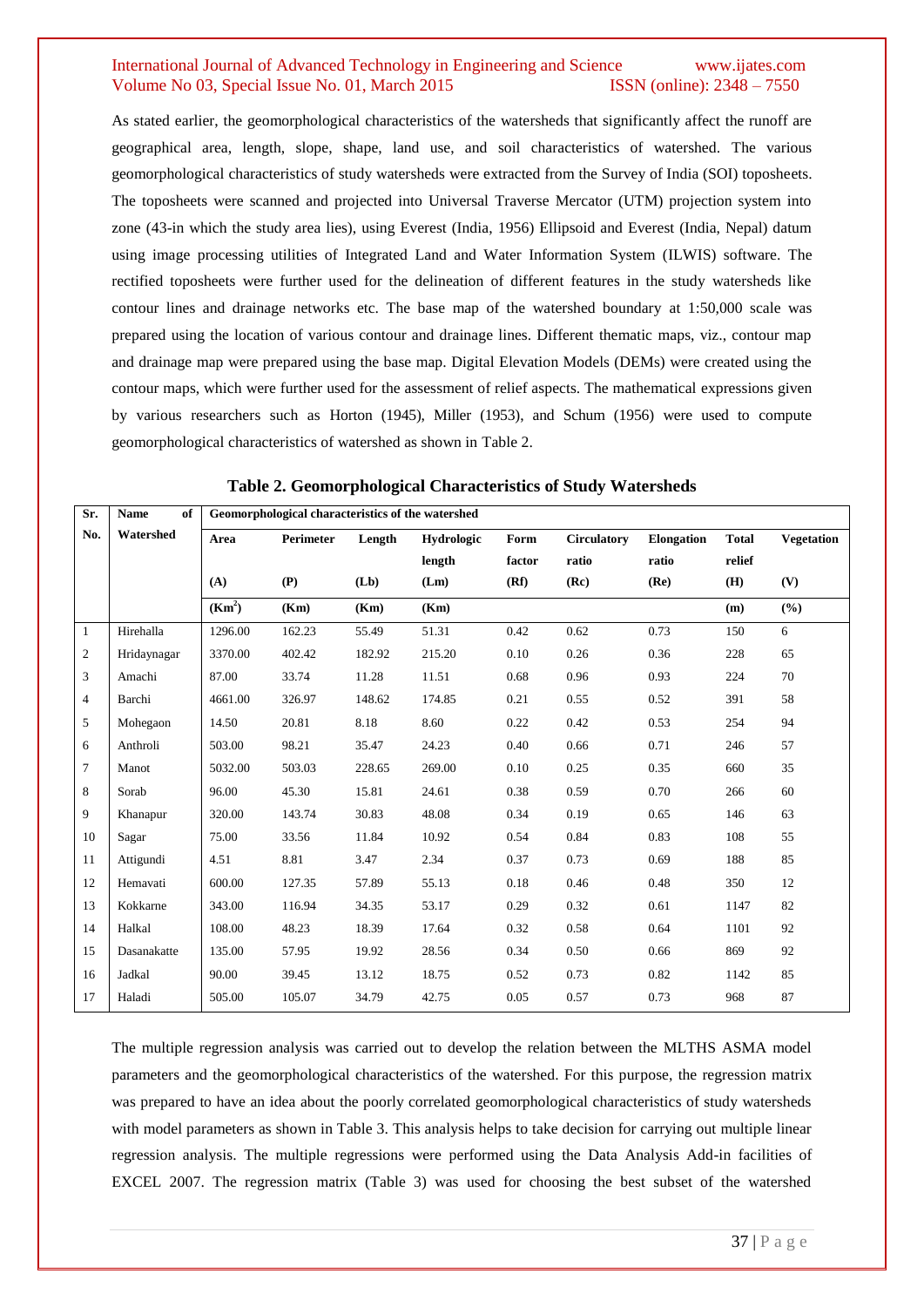characteristics to correlate with model parameters. Since EXCEL 2007 has limited facilities and required several trials to select the

| Sr.          | Model             | Regression coefficient $(r^2)$ |       |       |       |       |       |       |       |              |
|--------------|-------------------|--------------------------------|-------|-------|-------|-------|-------|-------|-------|--------------|
| No.          | <b>Parameters</b> | $\mathbf{A}$                   | P     | Lb    | Lm    | Rf    | Rc    | Re    | H     | $\mathbf{V}$ |
| $\mathbf{1}$ | CNd <sub>0</sub>  | 0.178                          | 0.146 | 0.196 | 0.145 | 0.090 | 0.001 | 0.170 | 0.089 | 0.175        |
| 2            | $\alpha$          | 0.181                          | 0.261 | 0.244 | 0.264 | 0.307 | 0.366 | 0.293 | 0.218 | 0.003        |
| 3            | β                 | 0.160                          | 0.154 | 0.149 | 0.138 | 0.000 | 0.022 | 0.057 | 0.628 | 0.168        |
| 4            | γ                 | 0.171                          | 0.221 | 0.212 | 0.238 | 0.300 | 0.310 | 0.280 | 0.131 | 0.000        |
| 5            | $\delta$          | 0.014                          | 0.024 | 0.025 | 0.022 | 0.079 | 0.027 | 0.016 | 0.001 | 0.024        |
| 6            | $P_3$             | 0.001                          | 0.003 | 0.014 | 0.010 | 0.034 | 0.004 | 0.075 | 0.005 | 0.012        |
| 7            | $P_4$             | 0.173                          | 0.093 | 0.101 | 0.068 | 0.048 | 0.071 | 0.003 | 0.281 | 0.191        |
| 8            | K                 | 0.032                          | 0.079 | 0.060 | 0.060 | 0.124 | 0.166 | 0.073 | 0.127 | 0.060        |
| 9            | $P_1$             | 0.041                          | 0.029 | 0.026 | 0.017 | 0.011 | 0.014 | 0.001 | 0.043 | 0.120        |
| 10           | $\theta_{\rm w}$  | 0.262                          | 0.385 | 0.368 | 0.370 | 0.142 | 0.285 | 0.291 | 0.028 | 0.006        |
| 11           | $\Psi_f$          | 0.222                          | 0.329 | 0.283 | 0.334 | 0.221 | 0.324 | 0.179 | 0.085 | 0.001        |
| 12           | $\Psi_0$          | 0.094                          | 0.038 | 0.050 | 0.045 | 0.159 | 0.032 | 0.084 | 0.072 | 0.000        |
| 13           | $E_{\rm g}$       | 0.147                          | 0.205 | 0.190 | 0.207 | 0.486 | 0.483 | 0.418 | 0.236 | 0.000        |
| 14           | CN <sub>0</sub>   | 0.053                          | 0.011 | 0.036 | 0.033 | 0.062 | 0.001 | 0.088 | 0.010 | 0.001        |
| 15           | $\lambda_{\rm d}$ | 0.172                          | 0.163 | 0.173 | 0.173 | 0.028 | 0.023 | 0.079 | 0.021 | 0.017        |

# **Table 3. Regression Matrix between MLTHS ASMA Model Parameters and Geomorphological Characteristics of Study Watersheds**

best subset of watersheds characteristics, the multiple regressions using stepwise backward elimination procedure based on p-value of F- statistics (Zhang and Wang, 1997) is performed in SYSTAT 10. Here, the pvalue is the probability ( $prob(F)$ ) of obtaining a test statistic at least an extreme as the one that was actually observed, assuming that the null hypothesis is true. Generally, one rejects the null hypothesis if the p-value is smaller than or equal to the significance level ( $\alpha$ ). If the level is 0.05, then results that are only 30% likely or less are deemed extraordinary, given that the null hypothesis is true. The calculated p-value exceeds 0.05, so the observation is consistent with the null hypothesis. Likewise, if  $prob(F) < 0.05$ , then the model is considered significantly better that would be expected by chance and reject the null hypothesis of no linear relationship of model parameters to the measurable physical characteristics of the watersheds. Some of the statisticians also considered the model is highly significant if p-value is less than or equal to 0.001.

The various combination of p-value -to enter and p- value-to remove and/or F-value-to enter and F-value to remove were tried in SYSTAT 10 to choose the correct combination to develop the regression equations. The regression statistics along with analysis of variance (ANOVA) for correct combination of physical characteristics of watersheds to estimate the various model parameters are computed. As seen from the ANOVA, the multiple correlation coefficient (multiple R) for most of the model parameters such as CN<sub>0</sub>,  $\alpha$ ,  $\beta$ , P<sub>3</sub>, P<sub>4</sub>,  $\theta_w, \psi_f, \psi_0, E_g$ , and CNd<sub>0</sub>, are more than 0.60, which indicates that there exists a good correlation between model parameters and measurable physical characteristics of the watersheds. A very good correlation (multiple  $R=0.95$ ) is found between initial ground water content ( $\psi_0$ ) and physical characteristics of the watershed such as A, P, Lb, Lm, Rf, Rc, and Re. From the p-value of F-statistics, it is found that the regression equation developed for β,  $θ_w$ ,  $ψ_0$ , and  $E_g$  parameters are highly significant (level of significance or p- value is more than 0.001), while some parameters such as  $\delta$ , K, P<sub>1</sub>, and  $\lambda_d$  are very poorly significant (or insignificant) at 95% confidence interval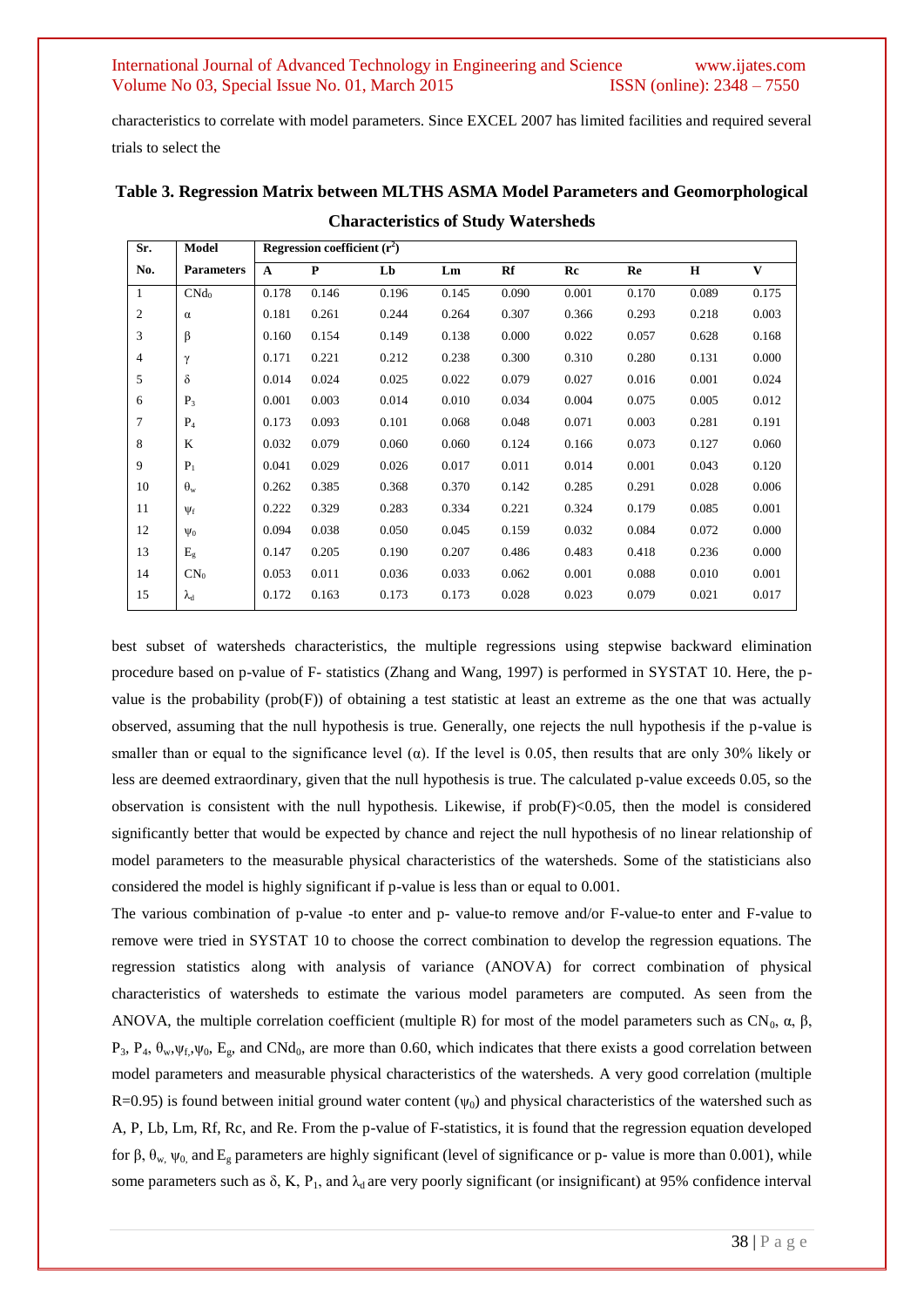(level of significance or p-value is less than 0.05). From the ANOVA, the regression equations for various model parameters were formulated as shown in Table 4.

| Model             | <b>Multi-linear Regression Equation</b>                                         | <b>Multiple</b>  |
|-------------------|---------------------------------------------------------------------------------|------------------|
| <b>Parameter</b>  |                                                                                 | $(\mathbb{R}^2)$ |
| $CN_0$            | $CN_0 = 31.991 - 0.317P + 0.702Lb$                                              | 0.39             |
| $\alpha$          | $\alpha$ =0.64-0.424Rc+0.0001H                                                  | 0.52             |
| β                 | $\beta = 0.022 - 0.001L + 0.0003H$                                              | $0.76*$          |
| γ                 | $\gamma = 0.751 - 0.37$ Rc                                                      | 0.31             |
| δ                 | $\delta = 0.023Lb + 10.38Rf - 2.75$                                             | $0.24**$         |
| $P_3$             | $P_3 = 0.45 + 0.0003A + 0.005P - 0.02Lb$                                        | 0.56             |
| $P_4$             | $P_4=1.38-0.0001A-0.018Lb+0.017Lm-1.125Rf+0.0001H$                              | 0.74             |
| K                 | $K=1.27-0.011H+0.147V$                                                          | $0.40**$         |
| $P_1$             | $P_1 = 0.02 + 0.001P - 0.002Lb - 0.0002Lm + 0.17Rc - 0.18Re$                    | $0.24**$         |
| $\theta_{\rm w}$  | $\theta_w=10.968$ Lb-8.248Lm+275.567Rf-481.685Rc+319.221Re+2.709V-133.414       | $0.85*$          |
| $\Psi_f$          | $\theta = 180.578 + 0.835$ Lm-330.33Rc+444.463Re                                | 0.54             |
| $\Psi_0$          | ψ <sub>0</sub> =0.26A-15.69P+48.91Lb-17.0Lm-320.07Rf-3144.86Rc+4051.43Re-207.56 | $0.91*$          |
| $\lambda_{\rm d}$ | $\lambda_d = 0.056 + 0.001$ Lm                                                  | $0.17**$         |
| CNd <sub>0</sub>  | $CNd0=36.79+1.51Lb-1.19Lm$                                                      | 0.52             |
| E <sub>g</sub>    | $Eg=0.242+0.601Rc-0.0001H$                                                      | $0.65*$          |
|                   |                                                                                 |                  |

**Table 4. Regression Equations Showing Relationship between LTHS ASMA II Model Parameters and Geomorphological Characteristics of Watersheds**

Note: \* highly significant at 95% confidence interval

\*\* not significant at 95% confidence interval

As seen from Table 4, the multi-linear regression equations developed for some of the model parameters of MLTHS ASMA model are highly significant, while there exists a significant relationship for most of the parameters. Hence, the multi-linear regression equations developed for these model parameters (except for those parameters for which regression equations are found insignificant) may be used for parameter estimation using the measurable physical characteristics of watersheds. Thus, many parameters of MLTHS ASMA model could be estimated from catchment characteristics and could potentially be used for field application when sufficient data for better calibration of parameters of the model do not exist.

# **IV. CONCLUSIONS**

The relationship between model parameters and measurable geomorphologocal characteristics of the watersheds using multiple regression analysis is developed in this paper. The step-wise regression with backward elimination on p-value of F-statistics is followed to develop regression equations. In most of the cases, a significant relationship is found between the model parameters and geomorphological characteristics of study watersheds at 95% confidence interval. The multi-linear equations thus developed for various parameters of MLTHS ASMA model can be used to estimate the total runoff from the unguaged watershed in various agroclimtic zones of India.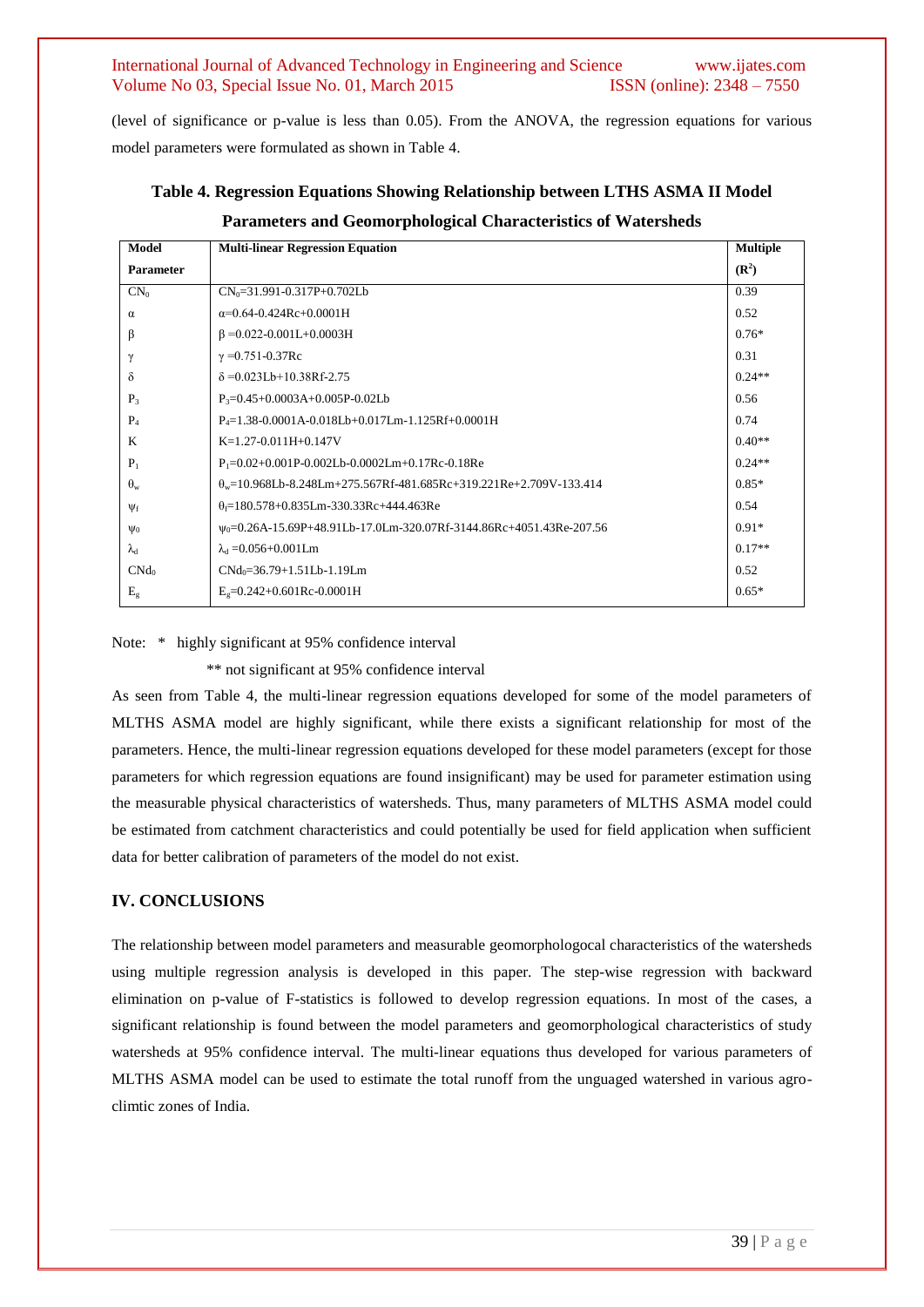#### **REFERENCES**

- [1] M. K. Jain, D. G. Durbude and S. K. Mishra, SCS-CN based modified long term hydrologic simulation model for daily stream flow simulation, Journal of Hydrologic Engineering (ASCE), 17(11), 2012, 1204– 1220.
- [2] S. Chandra, *Geomorphology of Sabarmati basin up to Dharoi*, Rep. National Institute of Hydrology, Roorkee, TR-138, 1993, 3-5.
- [3] R. E. Hortan, Erosional development of streams and their drainage basins-hydrophysical approach to quantitative morphology, Bull. Goel. Soc. of Ame., 56, 1945, 275-370.
- [4] A. N. Strahler, Hypsometric (area-altitude) analysis of erosional topography, Bull. Geol. Soc. Ame., 63, 1952, 1117-1142.
- [5] W. D. Potter, Rainfall and topographic features that affects runoff." Trans. Ame. Geophys. Un., 34, 1953, 67-73.
- [6] M. A. Benson, Flood peaks related to hydrological factors in the south-west, USGS Prof. Paper 450 E, 1962, 161-163
- [7] M. J. Boyd, A storage-routing model relating drainage basin hydrology and geomorphology, Water Resour. Res., 14 (15), 1978, 921-928.
- [8] I. Rodrguez-Iturbe, and J. B. Valdes, The geomorphologic structure of hydrology response, Water Resour. Res. 15(6), 1979, 1409-1420.
- [9] V. K. Gupta, E. Waymire and C. T. Wang, A representation of an instantaneous unit hydrograph from geomorphology, Water Resour. Res., 16 (5), 1980, 855–862.
- [10] R. Rosso, Nash model relation to Horton order ratios, Water Resour. Res., 20(7), 1984, 914-920.
- [11] M. S. Roohani, and R. P. Gupta, Quantitative hydrogeomorphic investigations in the Chenab catchment, Himalayas, J. Hydro. (IAH), 11(4), 1988, 25-43.
- [12] A. M. Karnieli, M. H. Diskin, and L. J. Lane, CELMOD 5-A semi-distributed cell model for conversion of rainfall into runoff in semi-arid watersheds, J. Hydro., 157 (1-4), 1994, 61–85.
- [13] B. N. S. Chalam, M. Krishnaveni, and M. Karmegam, Correlation of runoff with geomorphic parameters, J. Appl. Hydro., 9 (3-4), 1996, 24-31.
- [14] R. S. Chaudhary and P. D. Sharma, Erosion hazard assessment and treatment prioritization of Giri River catchment, North Western Himalayas, Indian J. Soil Cons., 26(1), 1998, 6-11.
- [15] L. S. Hsieh, and R. Y. Wang, A semi-distributed parallel-type linear reservoir rainfall– runoff model and its application in Taiwan, Hydrol. Process., 13(8), 1999, 1247–1268.
- [16] R. Kumar, A. K. Lohani, S. Kumar, C. Chatterjee, and R. K. Nema, GIS based morphometric analysis of Ajay river basin up to Sarthgauging site of South Bihar, J. Appl. Hydrol. (AHI), 14(4), 2001, 45-54.
- [17] S. Ali, and R. Singh, Morphological and hydrological investigation in Hirakud catchment for watershed management planning, J. Soil Water Cons. (India), 1(4), 2002, 246-256.
- [18] Dilip G. Durbude, and C. P. Kumar, Application of GIS for the determination of morphological characteristics of a watershed, Proc. National Conf. on Modern Trend in Water Resources Development and Environmental Management, Vellore, India, Vellore Institute of Technology, Vellore, March 2002, 11-17.
- [19] Dilip G. Durbude, Remote sensing application for hydro-geomorphological analysis of a watershed, Proc. National Conf. on Hydraulic. Water Resour. (HDRO 2004), ISH & VNIT, Nagpur, December, VNIT, Nagpur, India, 2004, 42-49.
- [20] R. K. Singh, C. M. Bhatt, and V. H. Prasad, Morphological study of a watershed using remote sensing and GIS techniques, Hydro. J. (IAH), 26(1&2), 2003, 55-66.